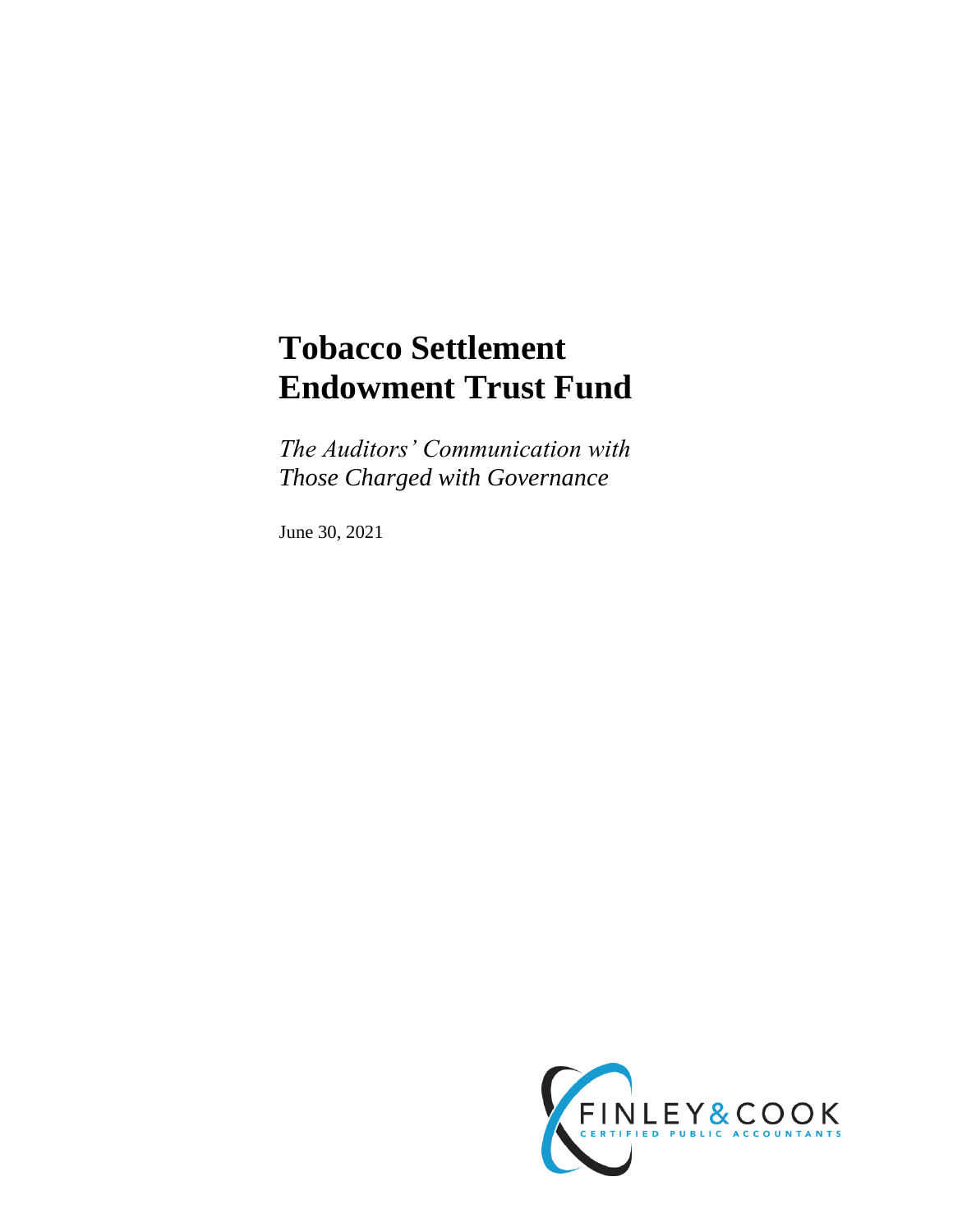

September 29, 2021

Board of Directors and Board of Investors Tobacco Settlement Endowment Trust Fund

We have audited the financial statements of the governmental activities and permanent fund of the Tobacco Settlement Endowment Trust Fund (the "Fund") for the year ended June 30, 2021. Professional standards require that we provide you with information about our responsibilities under auditing standards generally accepted in the United States and *Government Auditing Standards* as well as certain information related to the planned scope and timing of our audit. We have communicated such information in our engagement letter to you dated January 18, 2021. Professional standards also require that we communicate to you the following information related to our audit.

# **Significant Audit Matters**

## *Qualitative Aspects of Accounting Practices*

Management is responsible for the selection and use of appropriate accounting policies. The significant accounting policies used by the Fund are described in Note 1 to the financial statements. As discussed below, the Fund adopted new accounting policies during the year ended June 30, 2021. There were no changes to existing accounting policies during the year ended June 30, 2021. We noted no transactions entered into by the Fund during the year for which there is a lack of authoritative guidance or consensus. All significant transactions have been recognized in the financial statements in the proper period.

In January 2017, the Governmental Accounting Standards Board issued Statement No. 84, *Fiduciary Activities* (GASB 84). GASB 84 improves guidance regarding the recognition and reporting of fiduciary activities. GASB 84 identifies four types of reportable fiduciary fund types, including 1) pension (and other employee benefit) trust funds, 2) investment trust funds, 3) private-purpose trust funds, and 4) custodial funds. GASB 84 outlines the accounting and disclosure requirements for operating structures that qualify as a fiduciary activity. The Fund adopted GASB 84 effective July 1, 2020, which did not have a significant impact on its financial statements.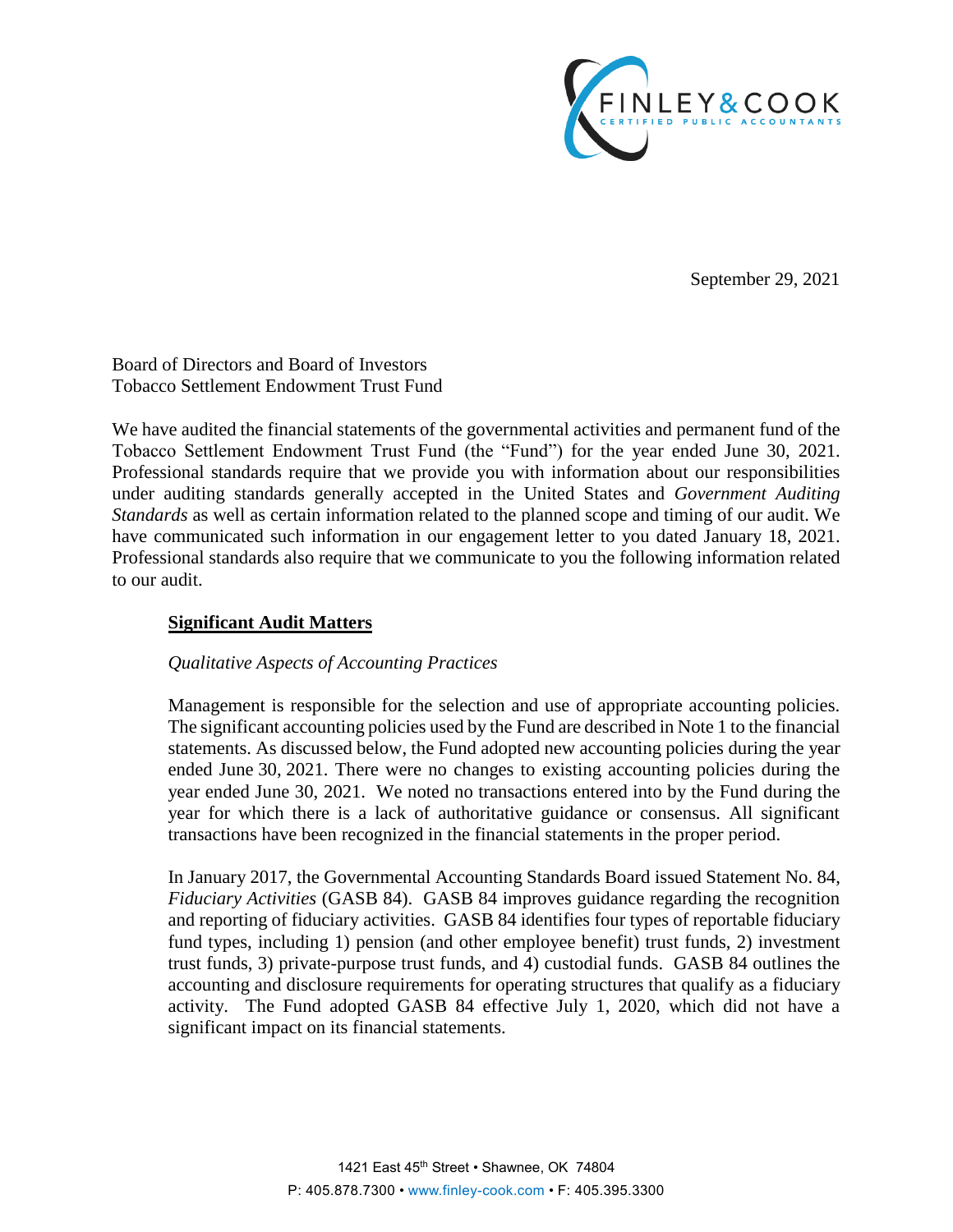Board of Directors and Board of Investors Tobacco Settlement Endowment Trust Fund September 29, 2021 Page -2-

## **Significant Audit Findings, Continued**

#### *Qualitative Aspects of Accounting Practices, Continued*

In June 2017, GASB issued Statement No. 87, *Leases* (GASB 87). GASB 87 defines a lease as a contract that conveys control of the right to use another entity's nonfinancial asset (the underlying asset) as specified in the contract for a period of time in an exchange or exchange-like transaction. GASB 87 improves accounting and financial reporting for leases by governments by requiring recognition of certain lease assets and liabilities for leases that previously were classified as operating leases and recognized as inflows of resources or outflows of resources based on the payment provisions of the contract. It establishes a single model for lease accounting based on the foundational principle that leases are financings of the right to use an underlying asset. Under GASB 87, a lessee is required to recognize a lease liability and an intangible right-to-use lease asset, and a lessor is required to recognize a lease receivable and a deferred inflow of resources, thereby enhancing the relevance and consistency of information about governments' leasing activities. The requirements of this Statement are effective for reporting periods beginning after June 15, 2021. Earlier application is encouraged. The Fund is currently evaluating the impact GASB 87 will have on its financial statements.

In March 2018, GASB issued Statement No. 88, *Certain Disclosures Related to Debt, including Direct Borrowings and Direct Placements* (GASB 88). GASB 88 provides certain clarifications regarding debt as a liability and identifies additional required disclosures related to debt, including direct borrowings and direct placements of debt. The Fund adopted GASB 88 on July 1, 2020, which did not have a significant impact on the financial statements.

In June 2018, GASB issued Statement No. 89, *Accounting for Interest Cost Incurred before the End of a Construction Period* (GASB 89). GASB 89 directs that interest costs incurred during the construction period of an asset be expensed in the period incurred. GASB 89 changes previous guidance regarding capitalized construction costs where such costs were typically included in the capitalized cost of the asset constructed and depreciated over time. The Fund will adopt GASB 89 on July 1, 2021, for the June 30, 2022, reporting year. The Fund does not expect GASB 89 to significantly impact the financial statements.

In August 2018, GASB issued Statement No. 90, *Majority Equity Interest* (GASB 90). GASB 90 improves the consistency and comparability of reporting government's majority equity interest in a legally separate organization and to improve the relevance of financial statement information for certain component units. The Fund adopted GASB 90 effective July 1, 2020, which did not have a significant impact on the financial statements.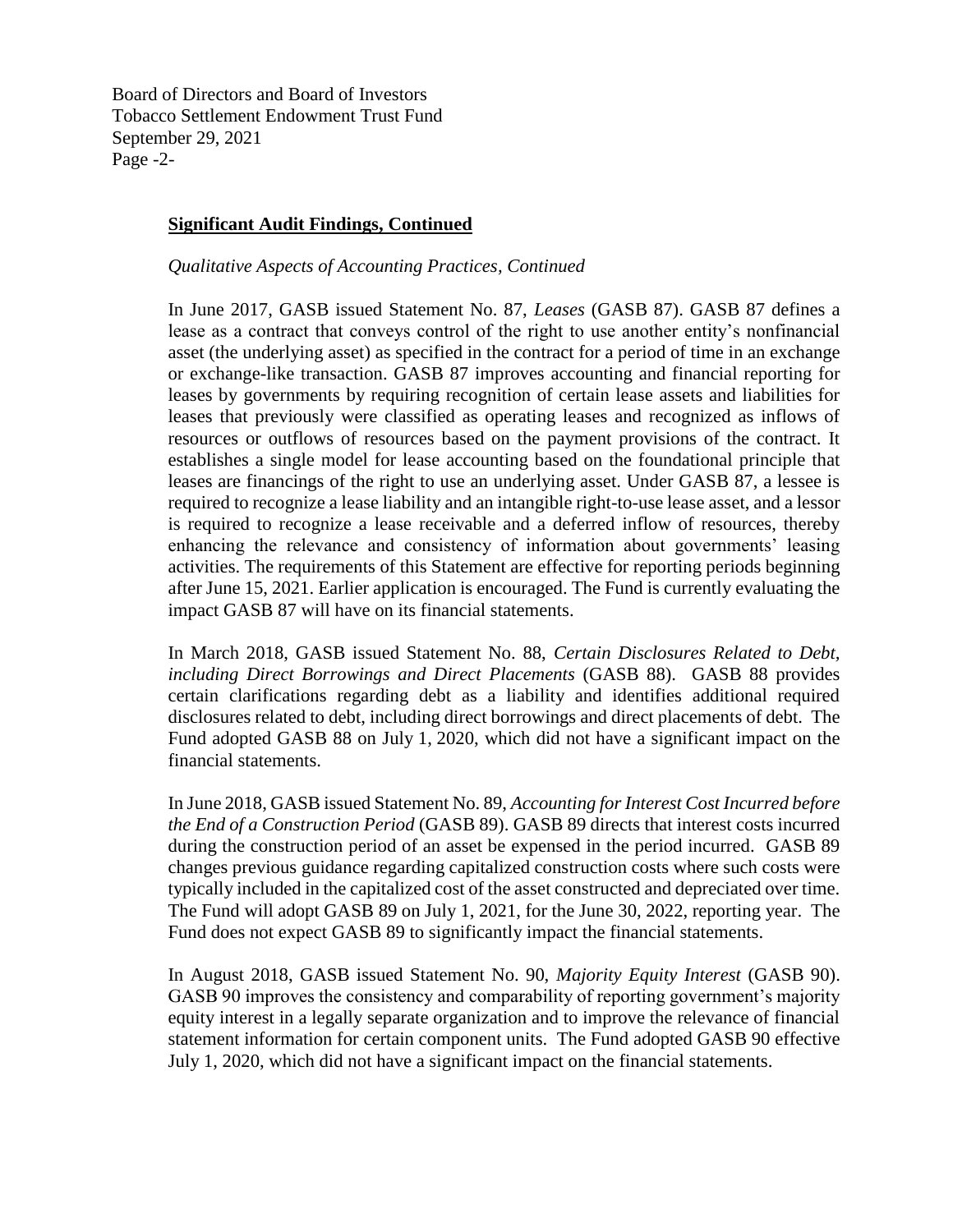Board of Directors and Board of Investors Tobacco Settlement Endowment Trust Fund September 29, 2021 Page -3-

## **Significant Audit Matters, Continued**

#### *Qualitative Aspects of Accounting Practices, Continued*

In May 2019, GASB issued Statement No. 91, *Conduit Debt Obligations* (GASB 91). GASB 91 provides a single method of reporting conduit debt obligations by issuers and eliminates diversity in practice associated with (1) commitments extended by issuers, (2) arrangements associated with conduit debt obligation, and (3) related note disclosures. The Fund will adopt GASB 91 effective July 1, 2022, for the June 30, 2023, reporting year. The Fund does not expect GASB 91 to have a significant impact on the financial statements.

In January 2020, GASB issued Statement No. 92, *Omnibus 2020* (GASB 92). GASB 92 addresses a variety of topics and includes specific provisions relating to 1) interim financial reporting requirements of GASB 87 and Implementation Guide 2019-3 2) reporting of intraentity transfers of assets between a primary government employer and a component unit defined benefit pension plan or defined benefit other postemployment benefit (OPEB) plan 3) the applicability of Statements No. 73, *Accounting and Financial Reporting for Pensions and Related Assets That Are Not within the Scope of GASB Statement 68, and Amendments to Certain Provisions of GASB Statements 67 and 68,* as amended, and No. 74, *Financial Reporting for Postemployment Benefit Plans Other Than Pension Plans,* as amended, to reporting assets accumulated for postemployment benefits 4) the applicability of certain requirements of GASB 84 to postemployment benefit arrangements 5) measurement of liabilities (and assets, if any) related to asset retirement obligations (AROs) in a government acquisition 6) reporting by public entity risk pools for amounts that are recoverable from reinsurers or excess insurers 7) reference to nonrecurring fair value measurements of assets or liabilities in authoritative literature and 8) terminology used to refer to derivative instruments. The requirements of GASB 92 are effective upon issuance in relation to the provisions impacting GASB 87 and Implementation Guide 2019-3 and are effective for periods beginning after June 15, 2021, for all other provisions. The Fund is currently evaluating the impact that the adoption of GASB 92 will have on its financial statements.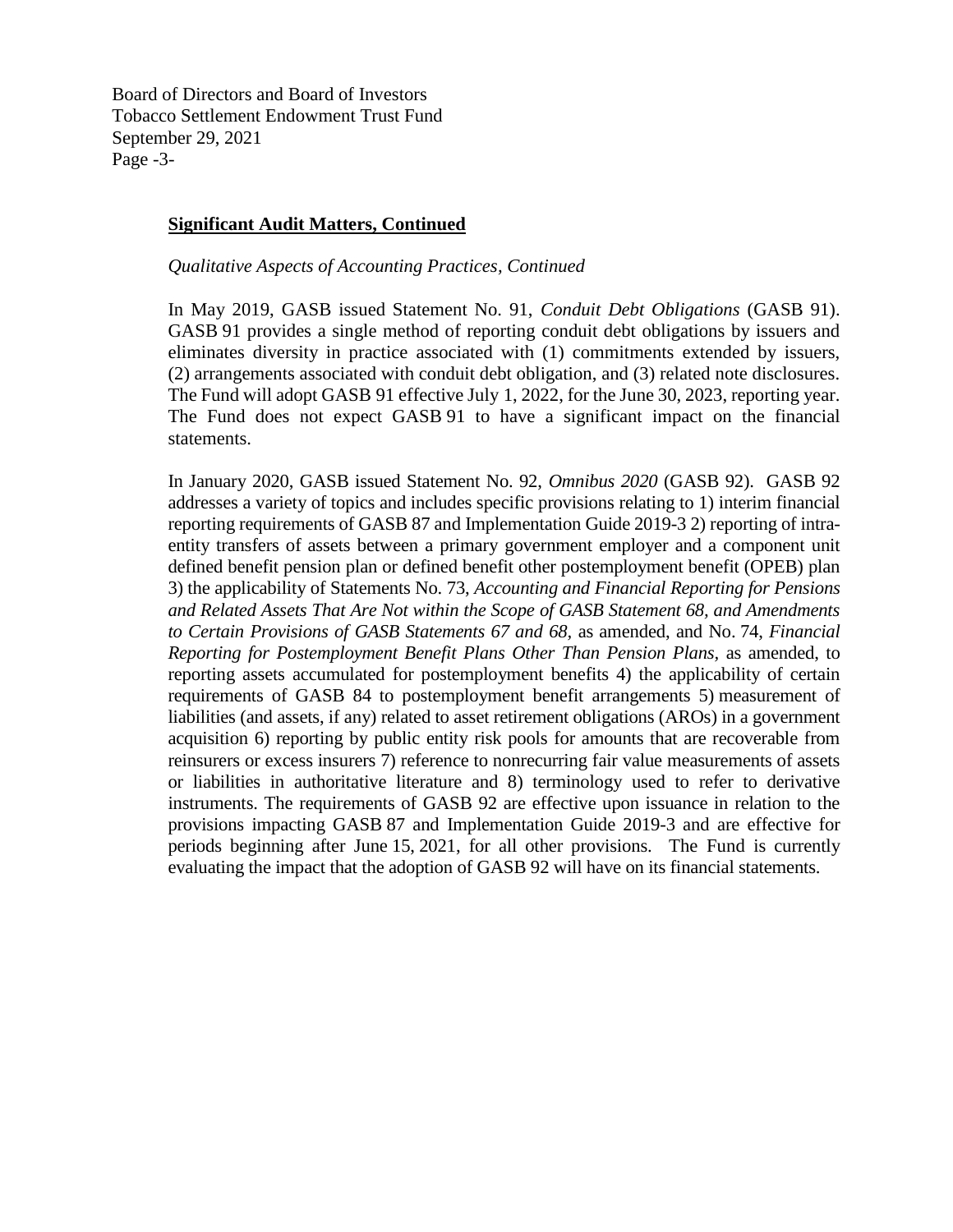Board of Directors and Board of Investors Tobacco Settlement Endowment Trust Fund September 29, 2021 Page -4-

## **Significant Audit Matters, Continued**

#### *Qualitative Aspects of Accounting Practices, Continued*

In March 2020, GASB issued Statement No. 93, *Replacement of Interbank Offered Rates Activities* (GASB 93). GASB 93 addresses various accounting and other issues arising from the result of the replacement of an interbank offered rate (IBOR) by 1) providing exceptions for certain hedging derivative instruments to the hedge accounting termination provisions when an IBOR is replaced as the reference rate of the hedging derivative instrument's variable payment 2) clarifying the hedge accounting termination provisions when a hedged item is amended to replace the reference rate 3) clarifying that the uncertainty related to the continued availability of IBORs does not, by itself, affect the assessment of whether the occurrence of a hedged expected transaction is probable 4) removing the London Interbank Offered Rate (LIBOR) as an appropriate benchmark interest rate for the qualitative evaluation of the effectiveness of an interest rate swap 5) identifying a Secured Overnight Financing Rate and the Effective Federal Funds Rate as appropriate benchmark interest rates for the qualitative evaluation of the effectiveness of an interest rate swap and 6) clarifying the definition of *reference rate*, as it is used in Statement 53, as amended. The removal of LIBOR as an appropriate benchmark interest rate is effective for reporting periods ending after December 31, 2021, and the remaining requirements of GASB 93 are effective for periods beginning after June 15, 2021, for all other provisions. The Fund is currently evaluating the impact that the adoption of GASB 93 will have on its financial statements.

In March 2020, GASB issued Statement No. 94, *Public-Private and Public-Public Partnerships and Availability Payment Arrangements* (GASB 94). GASB 94 improves accounting and financial reporting by addressing various issues relating to public-private and public-public partnership arrangements (PPPs). This includes the requirement that PPPs that meet the definition of a lease apply the guidance in GASB 87 and establishes the accounting and financial reporting requirements for all other PPPs. The requirements of GASB 94 are effective for periods beginning after June 15, 2022. The Fund is currently evaluating the impact that the adoption of GASB 94 will have on its financial statements.

In May 2020, GASB issued Statement No. 95, *Postponement of the Effective Dates of Certain Authoritative Guidance* (GASB 95). GASB 95 postpones the effective dates of certain provisions in existing GASB Statements and Implementation Guides that are scheduled to become effective for periods beginning after June 15, 2018, and later. This includes GASB 83, GASB 84, GASB 87, GASB 88, GASB 90, GASB 91, GASB 92, GASB 93, Implementation Guide 2018-1, Implementation Guide 2019-1, Implementation Guide 2019-2, and Implementation Guide 2019-3.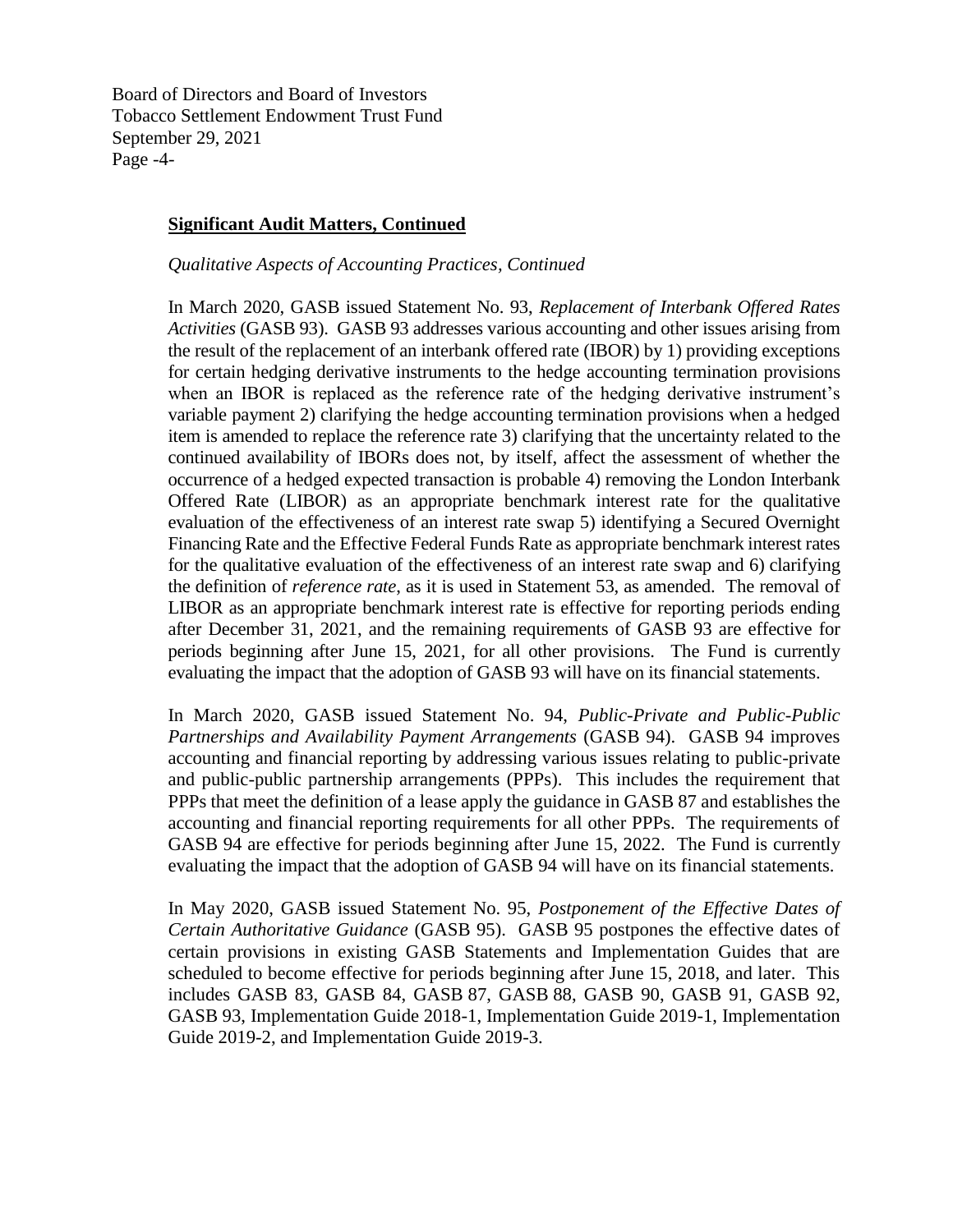Board of Directors and Board of Investors Tobacco Settlement Endowment Trust Fund September 29, 2021 Page -5-

#### **Significant Audit Matters, Continued**

#### *Qualitative Aspects of Accounting Practices, Continued*

In May 2020, GASB issued Statement No. 96, *Subscription-Based Information Technology Arrangements* (GASB 96). GASB 96 provides guidance on the accounting and financial reporting for subscription-based information technology arrangements (SBITAs) for government end users. GASB 96 1) defines a SBITA; 2) establishes that SBITA results in a right-to-use subscription intangible asset and a corresponding subscription liability; 3) provides the capitalization criteria for outlays other than subscription payments, including implementation costs of SBITA; and 4) requires note disclosures regarding SBITA. The requirements of GASB 96 are effective for periods beginning after June 15, 2022. The Fund is currently evaluating the impact that the adoption of GASB 96 will have on its financial statements.

In June 2020, GASB issued Statement No. 97, *Certain Component Unit Criteria, and Accounting and Financial Reporting for Internal Revenue Code Section 457 Deferred Compensation Plans—an Amendment of GASB Statements No. 14 and No. 84, and a Supersession of GASB Statement No. 32* (GASB 97). The primary objectives of GASB 97 are to (1) increase consistency and comparability related to the reporting of fiduciary component units in circumstances in which a potential component unit does not have a governing board and the primary government performs the duties that a governing board typically would perform; (2) mitigate costs associated with the reporting of certain defined contribution pension plans, defined contribution other postemployment benefit (OPEB) plans, and employee benefit plans other than pension plans or OPEB plans (other employee benefit plans) as fiduciary component units in fiduciary fund financial statements; and (3) enhance the relevance, consistency, and comparability of the accounting and financial reporting for Internal Revenue Code (IRC) Section 457 deferred compensation plans (Section 457 plans) that meet the definition of a pension plan and for benefits provided through those plans. The requirements of GASB 97 that 1) exempt primary governments that perform the duties that a governing board typically performs from treating the absence of a governing board the same as the appointment of a voting majority of a governing board in determining whether they are financially accountable for defined contribution pension plans, defined contribution OPEB plans, or other employee benefit plans and 2) limit the applicability of the financial burden criterion in paragraph 7 of Statement 84 to defined benefit pension plans and defined benefit OPEB plans that are administered through trusts that meet the criteria in paragraph 3 of Statement 67 or paragraph 3 of Statement 74, respectively, are effective at the date of issuance of GASB 97. The requirements of GASB 97 that are related to the accounting and financial reporting for Section 457 plans are effective for fiscal years beginning after June 15, 2021. For purposes of determining whether a primary government is financially accountable for a potential component unit, the requirements of GASB 97 that provide that for all other arrangements, the absence of a governing board be treated the same as the appointment of a voting majority of a governing board if the primary government performs the duties that a governing board typically would perform, are effective for reporting periods beginning after June 15, 2021. Earlier application of those requirements is encouraged and permitted by requirement as specified within GASB 97. The Fund is currently evaluating the impact that the adoption of GASB 97 will have on its financial statements.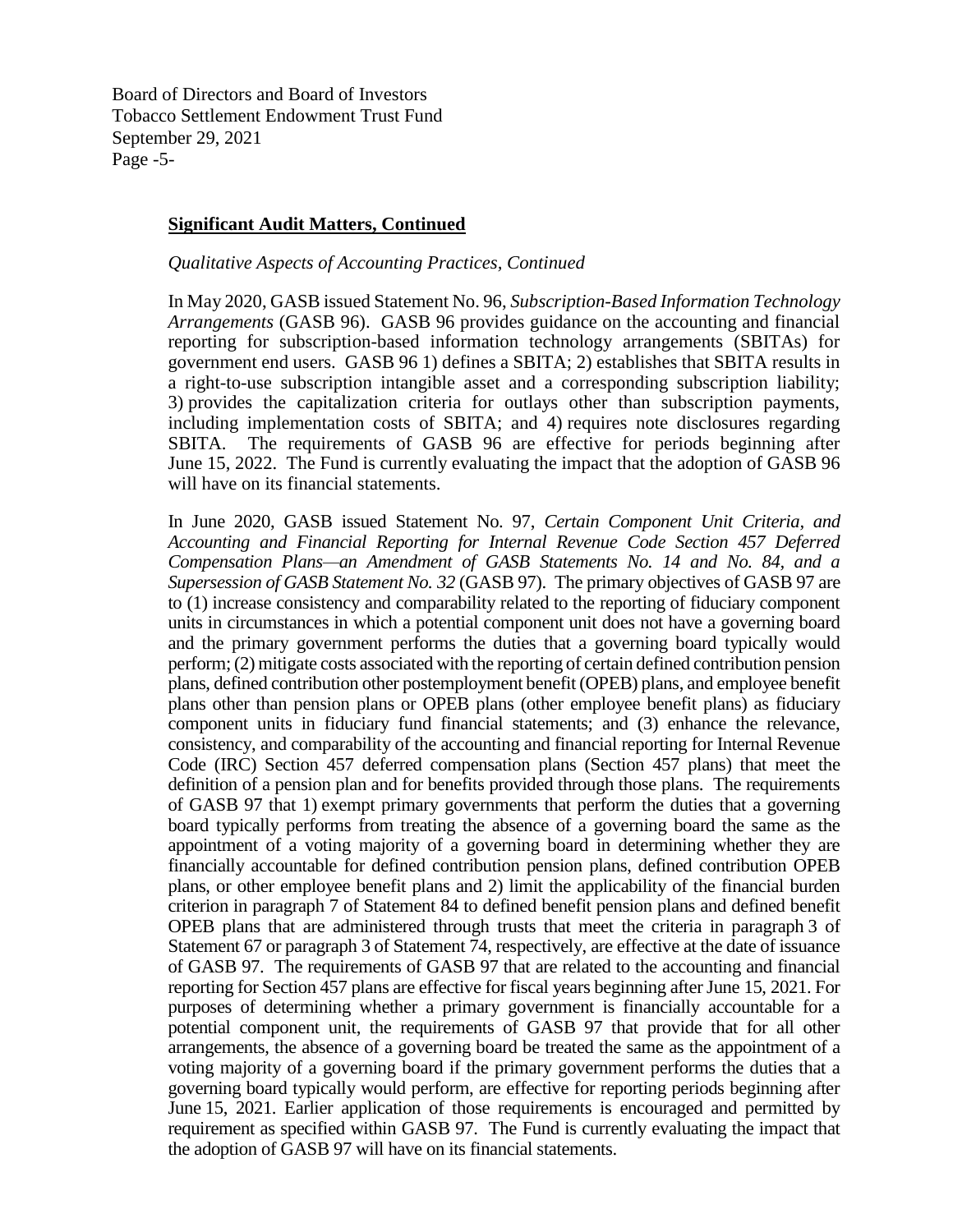Board of Directors and Board of Investors Tobacco Settlement Endowment Trust Fund September 29, 2021 Page -6-

## **Significant Audit Matters, Continued**

#### *Qualitative Aspects of Accounting Practices, Continued*

Accounting estimates are an integral part of the financial statements prepared by management and are based on management's knowledge and experience about past and current events and assumptions about future events. Certain accounting estimates are particularly sensitive because of their significance to the financial statements and because of the possibility that future events affecting them may differ significantly from those expected. The most sensitive estimate affecting the estimate of the fair value of investments was:

Management's estimate of the market value of investments is based on the investment custodian. We evaluated the key factors and assumptions used to develop the estimate of the market value of the investments in determining that it is reasonable in relation to the financial statements taken as a whole.

The financial statement disclosures are neutral, consistent, and clear.

#### *Difficulties Encountered in Performing the Audit*

We encountered no significant difficulties in dealing with management in performing and completing our audit.

## *Corrected and Uncorrected Misstatements*

Professional standards require us to accumulate all known and likely misstatements identified during the audit, other than those that are clearly trivial, and communicate them to the appropriate level of management. The attached schedule of uncorrected misstatements is not considered material to the June 30, 2021, financial statements.

#### *Disagreements with Management*

For purposes of this letter, a disagreement with management is a financial accounting, reporting, or auditing matter, whether or not resolved to our satisfaction, that could be significant to the financial statements or the auditors' report. We are pleased to report that no such disagreements arose during the course of our audit.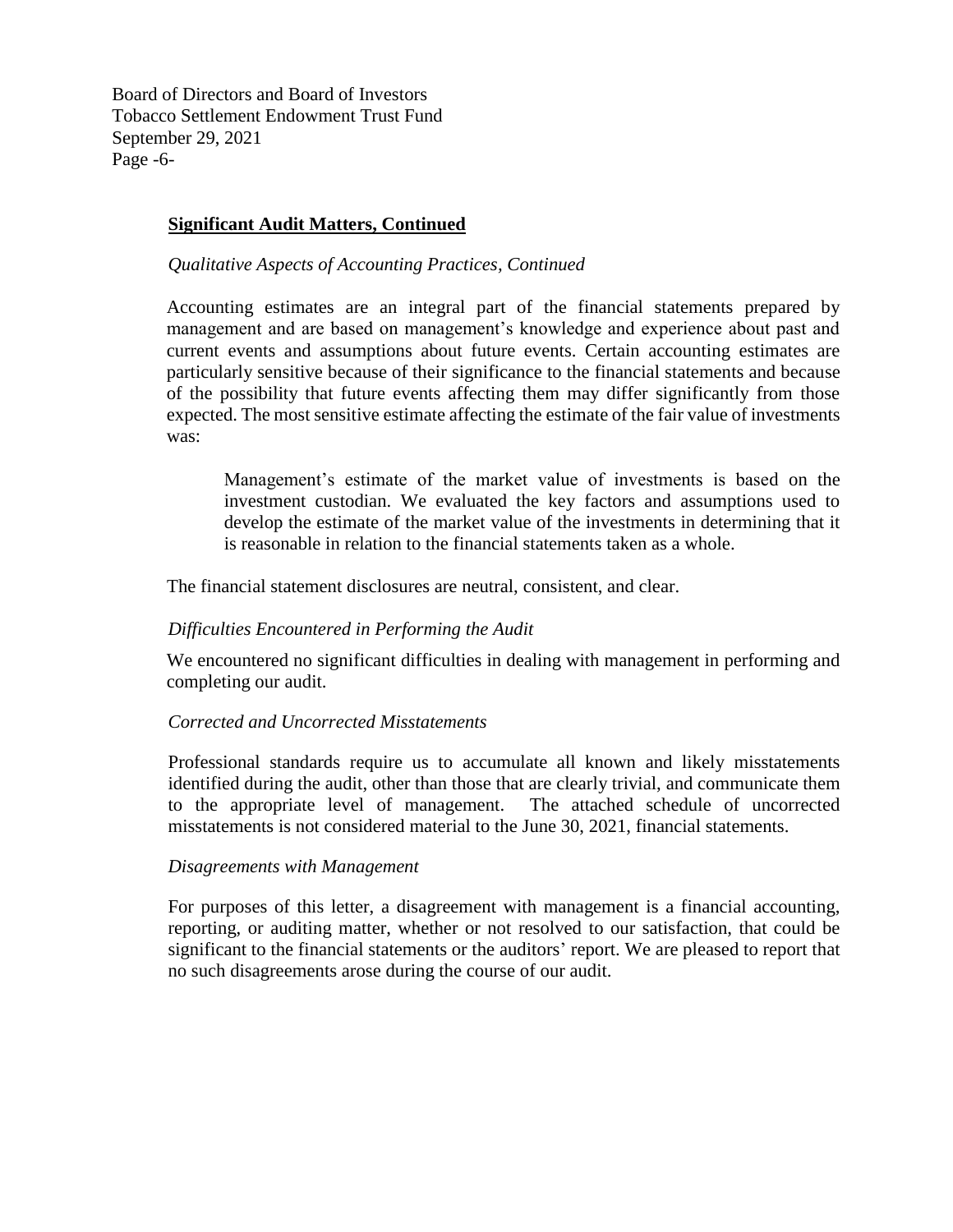Board of Directors and Board of Investors Tobacco Settlement Endowment Trust Fund September 29, 2021 Page -7-

# **Significant Audit Matters, Continued**

## *Management Representations*

We have requested certain representations from management that are included in the management representation letter dated September 29, 2021.

## *Management Consultations with Other Independent Accountants*

In some cases, management may decide to consult with other accountants about auditing and accounting matters, similar to obtaining a "second opinion" on certain situations. If a consultation involves application of an accounting principle to the Fund's financial statements or a determination of the type of auditors' opinion that may be expressed on those statements, our professional standards require the consulting accountant to check with us to determine that the consultant has all the relevant facts. To our knowledge, there were no such consultations with other accountants.

## *Other Audit Matters or Issues*

We generally discuss a variety of matters, including the application of accounting principles and auditing standards, with management each year prior to retention as the Fund's auditors. However, these discussions occurred in the normal course of our professional relationship and our responses were not a condition to our retention.

## **Other Matters**

With respect to the supplementary information accompanying the financial statements, we made certain inquiries of management and evaluated the form, content, and methods of preparing the information to determine that the information complies with accounting principles generally accepted in the United States, the method of preparing it has not changed from the prior period, and the information is appropriate and complete in relation to our audit of the financial statements. We compared and reconciled the supplementary information to the underlying accounting records used to prepare the financial statements or to the financial statements themselves.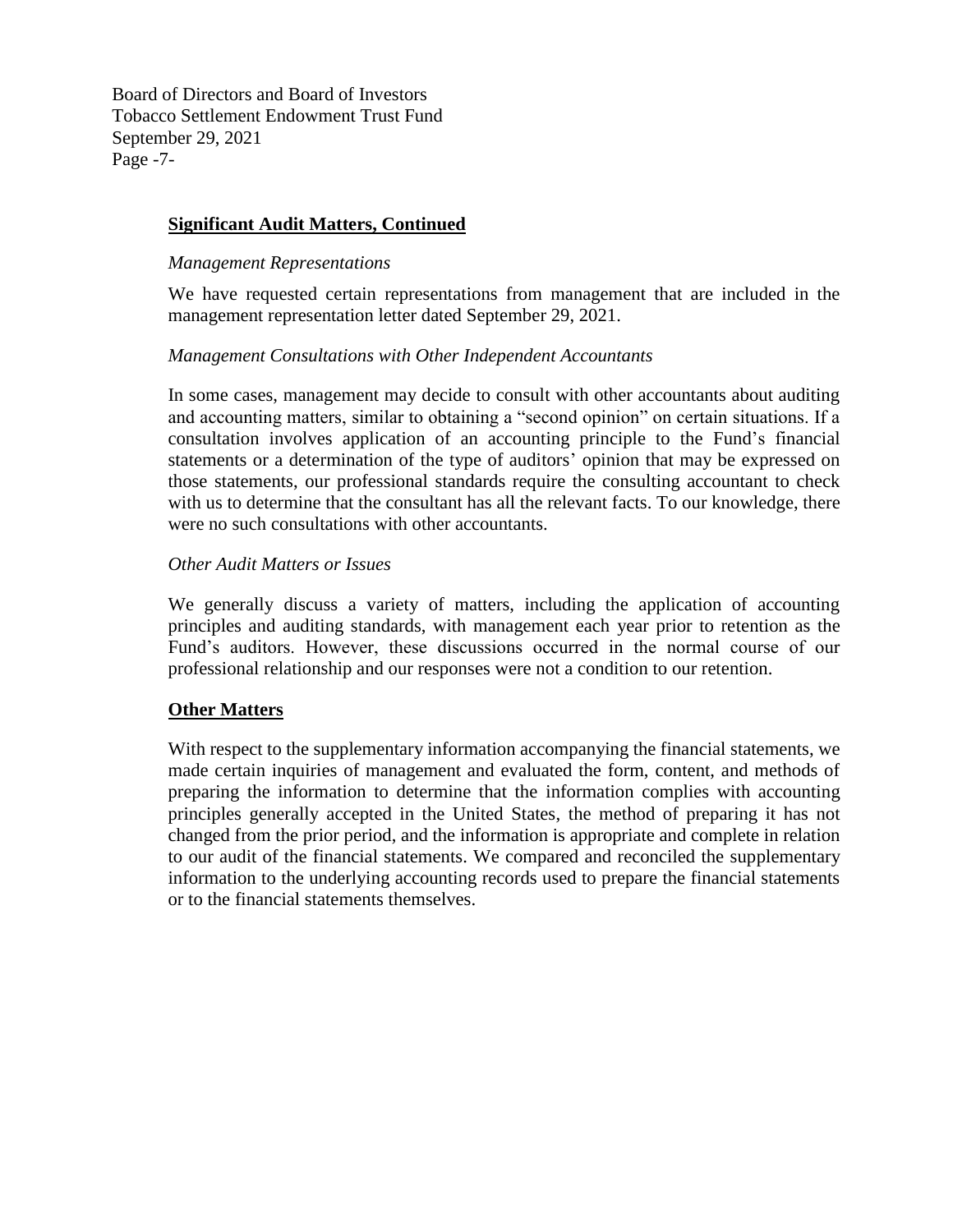Board of Directors and Board of Investors Tobacco Settlement Endowment Trust Fund September 29, 2021 Page -8-

## **Other Required Communications**

We as independent auditors are required to:

- a. Communicate significant deficiencies and material weaknesses in internal control to the audit committee or its equivalent.
- b. Report directly to the audit committee (or equivalent) any fraud that causes a material misstatement of the financial statements and any fraud involving senior management. Fraud perpetrated by lower-level employees is also reported if it resulted in an individually significant misstatement.
- c. Report illegal acts that come to our attention (except those that are clearly inconsequential).

We have nothing to report.

#### **Restriction on Use**

This information is intended solely for the use of the Board of Directors, the Board of Investors, management of the Fund, and the State of Oklahoma and is not intended to be, and should not be, used by anyone other than these specified parties.

Sincerely,

Finlay + Cook, PLLC